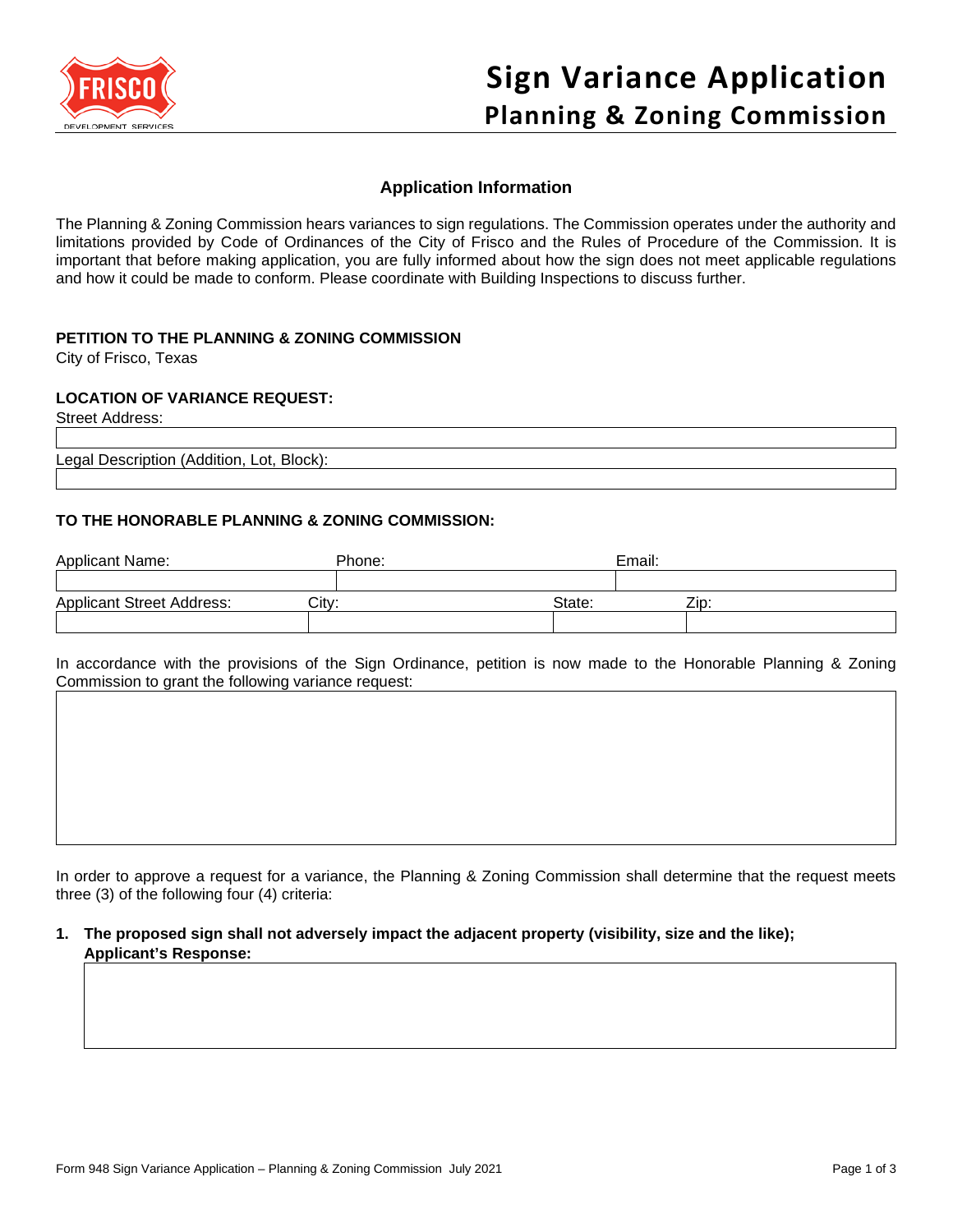- **2. The proposed sign shall be of a unique design or configuration; Applicant's Response:**
- **3. The variance is needed due to restricted area, shape, topography, or physical features that are unique to the property or structure on which the proposed sign would be erected; or Applicant's Response:**
- **4. The variance will substantially improve the public convenience and welfare and does not violate the intent of this Chapter.**

**Applicant's Response:**

**Please list all additional attachments provided with application:**